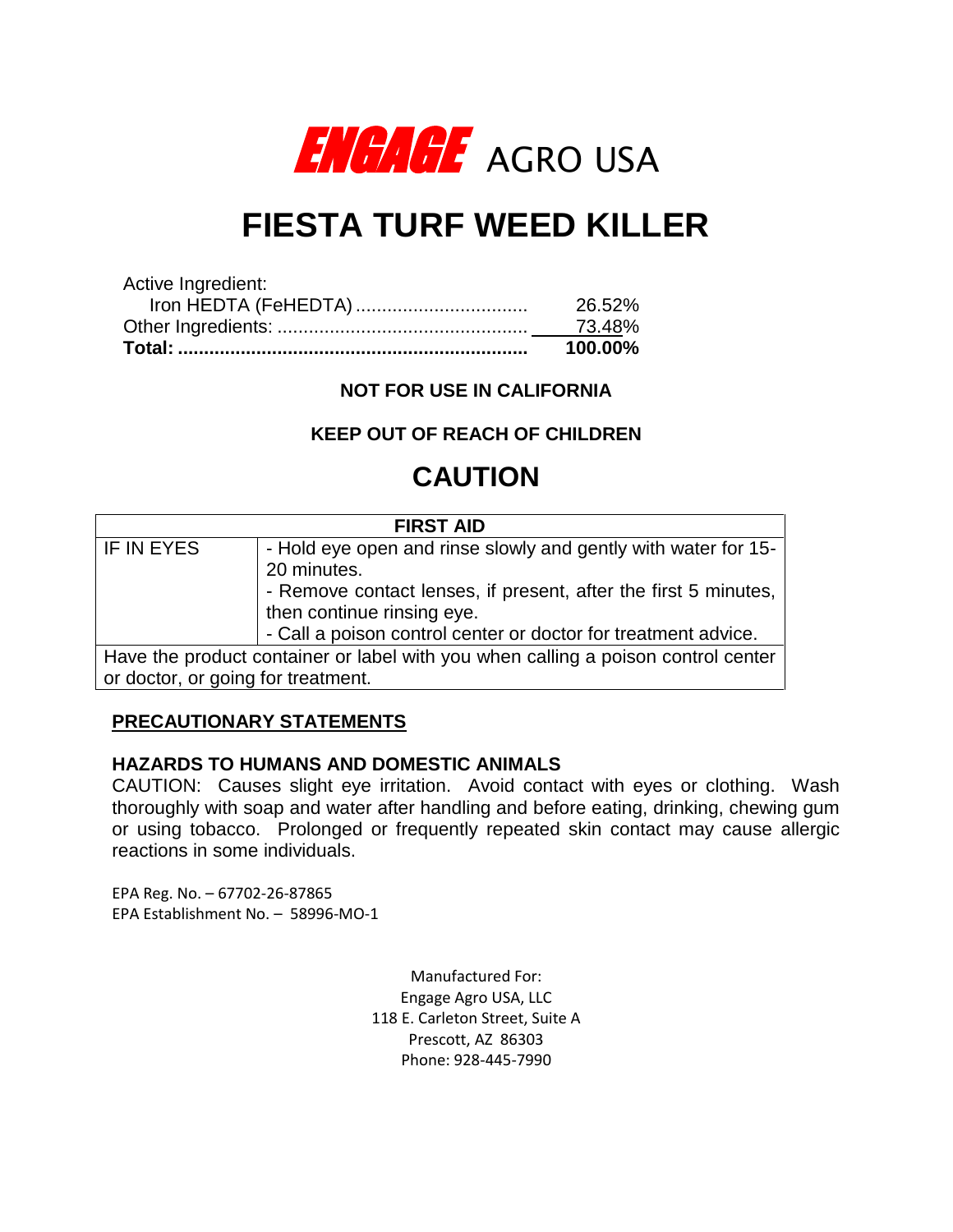#### **Net Contents: <= 5 gallons**

## **DIRECTIONS FOR USE**

It is a violation of Federal Law to use this product in a manner inconsistent with its labeling.

Read and follow all applicable directions and precautions on this label before using.

**SITES**: Lawns, turf (use on rights of way or non-crop areas), golf courses, parks, playgrounds, cemeteries, athletic fields.

#### **Pests:**

Controls or suppresses the following weeds, including, but not limited to:

- Black medic (*Medicago lupulina*)
- Broadleaf plantain (*Plantago major*)
- Bull thistle (*Cirsium vulgare*)
- Broad-leaved plantain (*Plantago major*)
- Canada thistle (*Cirsium arvense*)
- Common chickweed (*Stellaria media*)
- Creeping buttercup (*Ranunculus repens*)
- Dandelion (*Taraxicum officinale*)
- Dovefoot geranium (*Geranium molle*)
- English daisy (*Bellis perennis*)
- False dandelion (*Hypochoeris radicata*)
- Healall (*Prunella vulgaris*)
- Lawn burweed (*Soliva ptero-sperma*)
- Moss, liverworts, algae and lichens
- Narrow-leaved plantain (*Plantago lanceolata*)
- Oxalis (*Oxalis* spp.)
- Persian Speedwell (*Veronica persica*)
- Shepherd's-purse (*Capsella bursa-pastoris*)
- Silverweed cinquefoil (*Potentilla anserina*)
- Slender speedwell (*Veronica filiformis)*
- White clover (*Trifolium repens*)
- Wild chamomile (*Matricaria chamomilla*)
- Wild geranium (*Geranium robertianum*)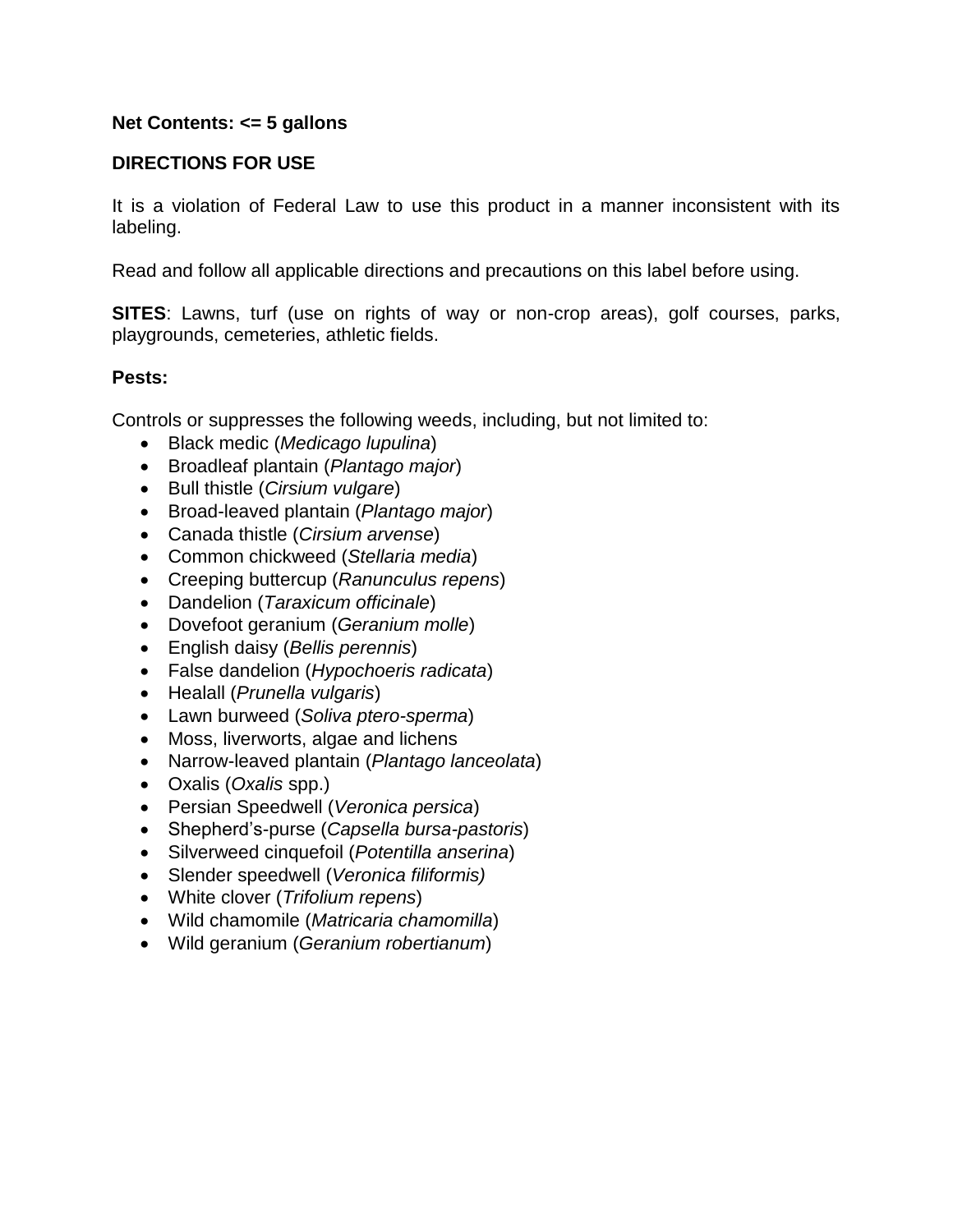## **Application Directions – Broadcast Treatment**

| Rate of Spray                                        | Rate of                             | <b>Weeds Controlled</b>                                                                                                                                                                                                                                                                           | Area                                  |
|------------------------------------------------------|-------------------------------------|---------------------------------------------------------------------------------------------------------------------------------------------------------------------------------------------------------------------------------------------------------------------------------------------------|---------------------------------------|
| Solution                                             | Concentrate                         |                                                                                                                                                                                                                                                                                                   | Treated                               |
| 2.8 fl. oz./ $yd^2$<br>Or 2.5 ga/1000ft <sup>2</sup> | 12.6 fl. oz/<br>1000ft <sup>2</sup> | Rate for easy-to-control weeds: black medic, slender<br>speedwell, wild geranium and moss. This rate can also<br>be used for weed seedlings of: false dandelion, English<br>daisy, dandelion or white clover.                                                                                     | 25400 ft <sup>2</sup><br>$/2.5$ G jug |
| 5.7 fl. oz./ $yd^2$<br>Or 4.9 ga/1000ft <sup>2</sup> | 25.2 fl. oz/<br>1000ft <sup>2</sup> | Standard rate for control of most weed species:<br>dandelion, English daisy, false dandelion, white clover,<br>bull thistle, Canada thistle, common chickweed, narrow-<br>leaved plantain, dove's foot geranium, lawn burweed, and<br>algae, and for the SUPPRESSION of broad-leaved<br>plantain. | 12700 ft <sup>2</sup><br>$/2.5$ G jug |
| $11.3$ /yd <sup>2</sup>                              | 50 fl. oz./                         | Rate for tough perennial weeds such as: creeping                                                                                                                                                                                                                                                  | 6340 ft <sup>2</sup>                  |
| 9.8 ga/1000ft <sup>2</sup>                           | 1000ft <sup>2</sup>                 | buttercup and broad-leaved plantain.                                                                                                                                                                                                                                                              | $/2.5$ G jug                          |

Shake well before using. Mix one part Fiesta Turf Weed Killer with 24 parts water (5 oz. in 1 gallon of water). Apply the mixed solution at a rate of 2.5 - 10 gallons/1000 ft<sup>2</sup> (2.8-11.5 fluid  $oz/yard^2$ ), using the chart to determine how much diluted spray to use per area. Any standard hand-held or backpack sprayer can be used. Thoroughly spray weeds. Use a coarse nozzle setting to reduce drift. Uniform coverage is important.

Repeat treatment in 3 to 4 weeks for best results.

# **Application Directions – Spot Treatment**

Shake well before using. Mix one part Fiesta Turf Weed Killer with 24 parts water (5 oz. in 1 gallon of water). Thoroughly spray weeds to point of runoff using any standard hand-held or backpack sprayer. Use a coarse nozzle setting to reduce drift.

Repeat treatment in 3 to 4 weeks for best results.

# **What will I see?**

Works quickly; dying weeds will be seen within hours of application. Treated weeds, moss or algae will turn brown or black.Occasionally a darkening of the grass leaf blades can occur after treatment; however the grass will recover within a few days to weeks.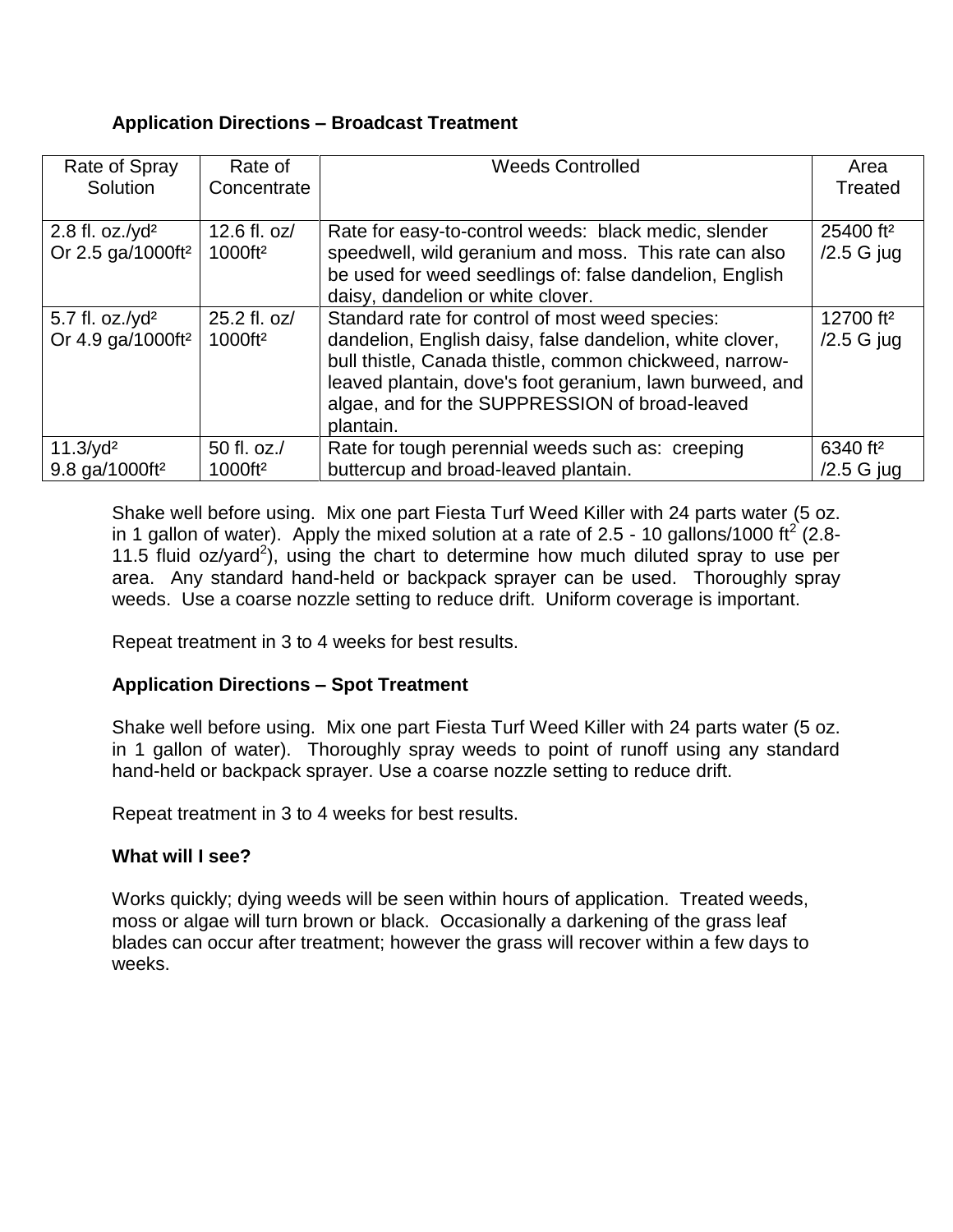#### **Use Precautions:**

It is recommended to avoid applying to drought stressed grass. It is recommended to not apply when the daytime temperature will exceed 85ºF as turf injury could result. Do not apply to bentgrass. Do not apply to newly seeded areas prior to grass seed germination. Avoid spraying desirable plants. Any desirable plants or structures accidentally contacted should be rinsed with water. To avoid staining of shoes and clothing, wait until treated area dries before re-entry. Avoid applying if rainfall is expected within 3 hours of application as treatment may be less effective. Do not irrigate within 3 hours of application as treatment may be less effective. Do not apply to the same area more than 4 times a year as thinning of the turf may result.

# **STORAGE AND DISPOSAL**

Do not contaminate water, food or feed by storage or disposal.

PESTICDE STORAGE: Store in a secure place, away from open fire or flame. Keep container closed and reseal after use. If spilled, use absorbent materials and dispose of in an approved manner.

**DISPOSAL** 

PESTICIDE DISPOSAL: Wastes resulting from the use of this product may be disposed of on site or at an approved waste disposal facility.

CONTAINER HANDLING: Nonrefillable container. Do not reuse or refill this container. Triple rinse container (or equivalent) promptly after emptying. Triple rinse as follows:

Empty the remaining contents into application equipment or a mix tank and drain for 10 seconds after the flow begins to drip. Fill the container  $\frac{1}{4}$  full with water and recap. Shake for 10 seconds. Pour rinsate into application equipment or a mix tank or store rinsate for later use or disposal. Drain for 10 seconds after the flow begins to drip. Repeat this procedure two more times. Offer for recycling, if available.



FIESTA TURF WEED KILLER:

- Kills weeds not lawns
- Works in cool weather
- Rainfast in 3 hours
- Works fast
- See results the same day
- No unpleasant odor
- Eliminates unwanted moss, algae and lichens quickly
- Lawn areas can be re-sown within one day of treatment with FIESTA
- Even works in cool weather
- Kills weeds, down to the root